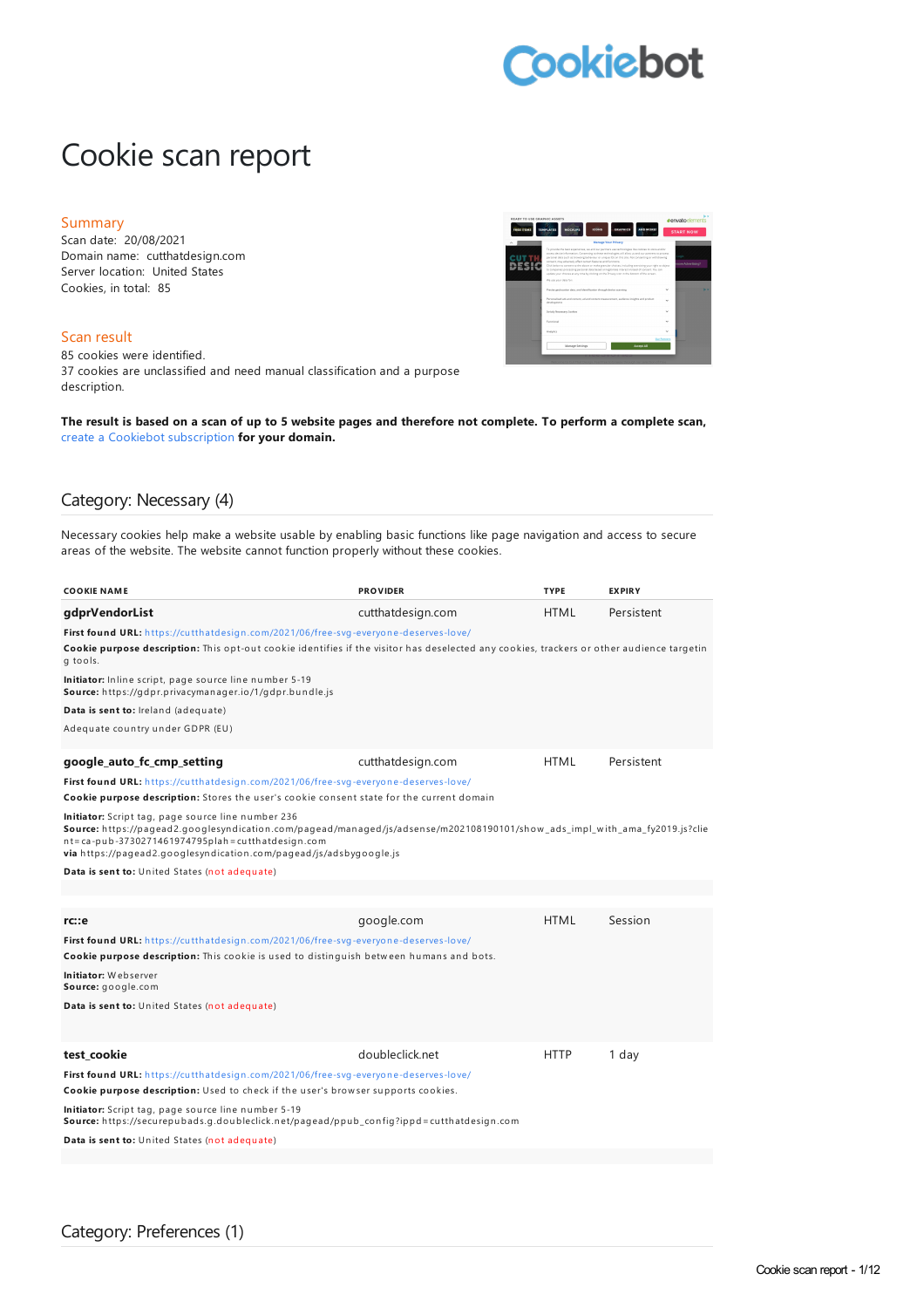Preference cookies enable a website to remember information that changes the way the website behaves or looks, like your preferred language or the region that you are in.

| <b>COOKIE NAME</b>                                                                         | <b>PROVIDER</b>                                                                                                             | <b>TYPE</b> | <b>EXPIRY</b> |  |  |
|--------------------------------------------------------------------------------------------|-----------------------------------------------------------------------------------------------------------------------------|-------------|---------------|--|--|
| jwplayerLocalld                                                                            | cutthatdesign.com                                                                                                           | <b>HTML</b> | Persistent    |  |  |
| <b>First found URL:</b> https://cutthatdesign.com/2021/06/free-syg-everyone-deserves-love/ |                                                                                                                             |             |               |  |  |
|                                                                                            | Cookie purpose description: Used to determine the optimal video quality based on the visitor's device and network settings. |             |               |  |  |
| Initiator: Page source line number 5-19<br>Source: Inline script                           |                                                                                                                             |             |               |  |  |
| Data is sent to: United States (not adequate)                                              |                                                                                                                             |             |               |  |  |
|                                                                                            |                                                                                                                             |             |               |  |  |

# Category: Statistics (7)

Statistic cookies help website owners to understand how visitors interact with websites by collecting and reporting information anonymously.

| <b>COOKIE NAME</b>                                                                                                                                                         | <b>PROVIDER</b>                                                                                                                                                                                                                                                                                                                                      | <b>TYPE</b> | <b>EXPIRY</b> |
|----------------------------------------------------------------------------------------------------------------------------------------------------------------------------|------------------------------------------------------------------------------------------------------------------------------------------------------------------------------------------------------------------------------------------------------------------------------------------------------------------------------------------------------|-------------|---------------|
| _ga                                                                                                                                                                        | cutthatdesign.com                                                                                                                                                                                                                                                                                                                                    | HTTP        | 2 years       |
| Initiator: Inline script, page source line number 170-176<br><b>Source:</b> https://www.google-analytics.com/analytics.js<br>Data is sent to: United States (not adequate) | First found URL: https://cutthatdesign.com/2021/06/free-svg-everyone-deserves-love/<br>Cookie purpose description: Registers a unique ID that is used to generate statistical data on how the visitor uses the website.                                                                                                                              |             |               |
| _gat                                                                                                                                                                       | cutthatdesign.com                                                                                                                                                                                                                                                                                                                                    | <b>HTTP</b> | 1 day         |
|                                                                                                                                                                            | First found URL: https://cutthatdesign.com/2021/06/free-svg-everyone-deserves-love/                                                                                                                                                                                                                                                                  |             |               |
|                                                                                                                                                                            | <b>Cookie purpose description:</b> Used by Google Analytics to throttle request rate                                                                                                                                                                                                                                                                 |             |               |
| Initiator: Inline script, page source line number 170-176<br><b>Source:</b> https://www.google-analytics.com/analytics.js                                                  |                                                                                                                                                                                                                                                                                                                                                      |             |               |
| Data is sent to: United States (not adequate)                                                                                                                              |                                                                                                                                                                                                                                                                                                                                                      |             |               |
|                                                                                                                                                                            |                                                                                                                                                                                                                                                                                                                                                      |             |               |
|                                                                                                                                                                            |                                                                                                                                                                                                                                                                                                                                                      |             |               |
| gid                                                                                                                                                                        | cutthatdesign.com                                                                                                                                                                                                                                                                                                                                    | HTTP        | 1 day         |
|                                                                                                                                                                            | First found URL: https://cutthatdesign.com/2021/06/free-svg-everyone-deserves-love/                                                                                                                                                                                                                                                                  |             |               |
|                                                                                                                                                                            | Cookie purpose description: Registers a unique ID that is used to generate statistical data on how the visitor uses the website.                                                                                                                                                                                                                     |             |               |
| Initiator: Inline script, page source line number 170-176<br>Source: https://www.google-analytics.com/analytics.js                                                         |                                                                                                                                                                                                                                                                                                                                                      |             |               |
| Data is sent to: United States (not adequate)                                                                                                                              |                                                                                                                                                                                                                                                                                                                                                      |             |               |
|                                                                                                                                                                            |                                                                                                                                                                                                                                                                                                                                                      |             |               |
|                                                                                                                                                                            |                                                                                                                                                                                                                                                                                                                                                      |             |               |
| ab                                                                                                                                                                         | agkn.com                                                                                                                                                                                                                                                                                                                                             | <b>HTTP</b> | 1 year        |
|                                                                                                                                                                            | First found URL: https://cutthatdesign.com/2021/06/free-svg-love-is-about-hearts-not-parts/                                                                                                                                                                                                                                                          |             |               |
|                                                                                                                                                                            | Cookie purpose description: This cookie is used by the website's operator in context with multi-variate testing. This is a tool used to<br>combine or change content on the website. This allows the website to find the best variation/edition of the site.                                                                                         |             |               |
| <b>Initiator:</b> Script tag                                                                                                                                               | Source: https://cutthatdesign.com/2021/06/free-svg-love-is-about-hearts-not-parts/                                                                                                                                                                                                                                                                   |             |               |
| Data is sent to: Denmark (adequate)                                                                                                                                        |                                                                                                                                                                                                                                                                                                                                                      |             |               |
| Adequate country under GDPR (EU)                                                                                                                                           |                                                                                                                                                                                                                                                                                                                                                      |             |               |
|                                                                                                                                                                            |                                                                                                                                                                                                                                                                                                                                                      |             |               |
| b2                                                                                                                                                                         | scorecardresearch.com                                                                                                                                                                                                                                                                                                                                | Pixel       | Session       |
| Cookie purpose description: Unclassified                                                                                                                                   | First found URL: https://cutthatdesign.com/2021/06/free-svg-everyone-deserves-love/                                                                                                                                                                                                                                                                  |             |               |
| Initiator: Inline script, page source line number 5-19                                                                                                                     | Source: https://sb.scorecardresearch.com/b2?c1=2c2=20567959cs_ucfr=0ns_t=1629477146809ns_c=UTF-8cv=3.5c8=Free%20SVG%20Ev<br>eryone%20Deserves%20Love%20Cut%20That%20Designc7=https%3A%2F%2Fcutthatdesign.com%2F2021%2F06%2Ffree-svg-everyone-d<br>eserves-love%2Fc9=https%3A%2F%2Fcutthatdesign.com%2F2021%2F06%2Ffree-svg-everyone-deserves-love%2F |             |               |
| Data is sent to: United Kingdom (adequate)                                                                                                                                 |                                                                                                                                                                                                                                                                                                                                                      |             |               |
| Adequate country under GDPR (EU)                                                                                                                                           |                                                                                                                                                                                                                                                                                                                                                      |             |               |
| collect                                                                                                                                                                    | google-analytics.com                                                                                                                                                                                                                                                                                                                                 | Pixel       | Session       |

#### **First found URL:** h ttps://cu tth atdesign [.com/2021/06/free-svg-everyon](https://cutthatdesign.com/2021/06/free-svg-everyone-deserves-love/) e-deserves-love/

**Cookie purpose description:** Used to send data to Google Analytics about the visitor's device and behavior. Tracks the visitor across devices and marketing channels.

<mark>Initiator:</mark> Script tag, page source line number 4<br>**Source:** https://www.google-analytics.com/collect?v=1\_v=j92a=1703291611t=event\_s=3dl=https%3A%2F%2Fcutthatdesign.com%2F202 1%2F06%2Ffree-svg-everyone-deserves-love%2Ful=en-usde=UTF-8dt=Free%20SVG%20Everyone%20Deserves%20Love%20Cut%20That%<br>20Designsd=24-bitsr=1024x768vp=1000x741je=0ec=ea=Ivory%20Search%20-%20Defaultel=\_u=aEBAAUABAAAAAC~jid=gjid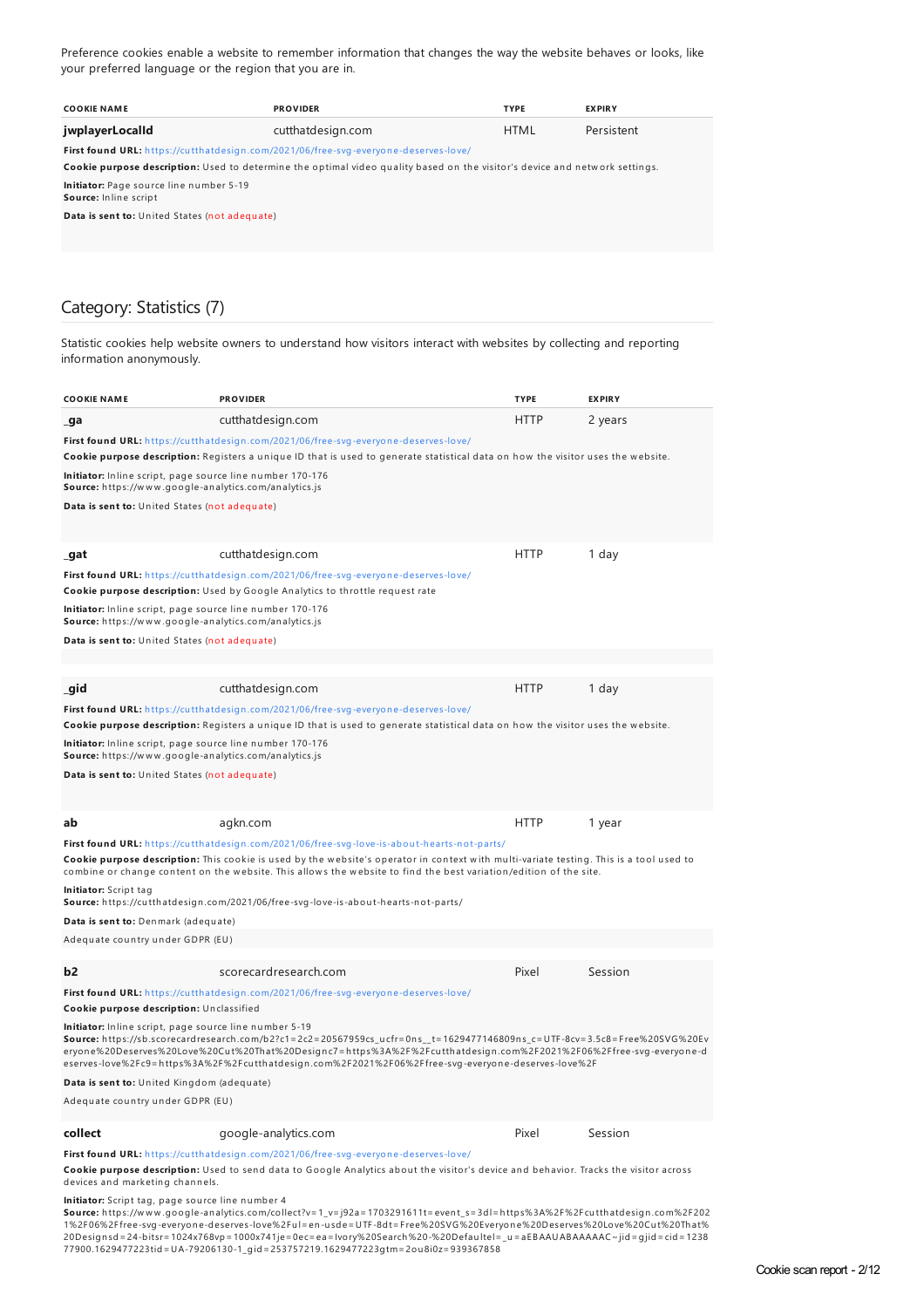#### **Data is sent to:** United States (not adequate)

| d                                                                                                                                                                                                                                                                       | quantserve.com                                                                             |  | <b>HTTP</b> | 3 months |
|-------------------------------------------------------------------------------------------------------------------------------------------------------------------------------------------------------------------------------------------------------------------------|--------------------------------------------------------------------------------------------|--|-------------|----------|
|                                                                                                                                                                                                                                                                         | <b>First found URL:</b> https://cutthatdesign.com/2021/06/free-svg-everyone-deserves-love/ |  |             |          |
| Cookie purpose description: Collects anonymous data on the user's visits to the website, such as the number of visits, average time spe<br>nt on the website and what pages have been loaded with the purpose of generating reports for optimising the website content. |                                                                                            |  |             |          |
| Initiator: Script tag                                                                                                                                                                                                                                                   | Source: https://cutthatdesign.com/2021/06/free-svg-everyone-deserves-love/                 |  |             |          |
| Data is sent to: United Kingdom (adequate)                                                                                                                                                                                                                              |                                                                                            |  |             |          |
| Adequate country under GDPR (EU)                                                                                                                                                                                                                                        |                                                                                            |  |             |          |
|                                                                                                                                                                                                                                                                         |                                                                                            |  |             |          |

# Category: Marketing (36)

Marketing cookies are used to track visitors across websites. The intention is to display ads that are relevant and engaging for the individual user and thereby more valuable for publishers and third party advertisers.

| COOKIE NAME                                                                                                                                                                                                                                                                                                                             | <b>PROVIDER</b>   | <b>TYPE</b> | <b>EXPIRY</b> |
|-----------------------------------------------------------------------------------------------------------------------------------------------------------------------------------------------------------------------------------------------------------------------------------------------------------------------------------------|-------------------|-------------|---------------|
| gads                                                                                                                                                                                                                                                                                                                                    | cutthatdesign.com | <b>HTTP</b> | 1 year        |
| First found URL: https://cutthatdesign.com/2021/06/free-svg-everyone-deserves-love/                                                                                                                                                                                                                                                     |                   |             |               |
| Cookie purpose description: Used to register what ads have been displayed to the user.                                                                                                                                                                                                                                                  |                   |             |               |
| Initiator: Script tag<br>Source: https://cutthatdesign.com/2021/06/free-svg-everyone-deserves-love/                                                                                                                                                                                                                                     |                   |             |               |
| Data is sent to: United States (not adequate)                                                                                                                                                                                                                                                                                           |                   |             |               |
|                                                                                                                                                                                                                                                                                                                                         |                   |             |               |
|                                                                                                                                                                                                                                                                                                                                         |                   |             |               |
| fbp                                                                                                                                                                                                                                                                                                                                     | cutthatdesign.com | <b>HTTP</b> | 3 months      |
| First found URL: https://cutthatdesign.com/2021/06/free-svg-everyone-deserves-love/                                                                                                                                                                                                                                                     |                   |             |               |
| Cookie purpose description: Used by Facebook to deliver a series of advertisement products such as real time bidding from third party<br>advertisers.                                                                                                                                                                                   |                   |             |               |
| Initiator: Script tag, page source line number 189<br>Source: https://connect.facebook.net/signals/config/419350852489087?v=2.9.44r=stable<br><b>via</b> https://connect.facebook.net/en US/fbevents.js                                                                                                                                 |                   |             |               |
| Data is sent to: United States (not adequate)                                                                                                                                                                                                                                                                                           |                   |             |               |
|                                                                                                                                                                                                                                                                                                                                         |                   |             |               |
|                                                                                                                                                                                                                                                                                                                                         |                   |             |               |
| CMID                                                                                                                                                                                                                                                                                                                                    | casalemedia.com   | <b>HTTP</b> | 1 year        |
| First found URL: https://cutthatdesign.com/2021/06/free-svg-everyone-deserves-love/<br>Cookie purpose description: Collects visitor data related to the user's visits to the website, such as the number of visits, average time s<br>pent on the website and what pages have been loaded, with the purpose of displaying targeted ads. |                   |             |               |
| Initiator: Script tag<br>Source: https://cutthatdesign.com/2021/06/free-svg-everyone-deserves-love/                                                                                                                                                                                                                                     |                   |             |               |
| Data is sent to: Canada (adequate)                                                                                                                                                                                                                                                                                                      |                   |             |               |
| Adequate country under GDPR (EU)                                                                                                                                                                                                                                                                                                        |                   |             |               |
|                                                                                                                                                                                                                                                                                                                                         |                   |             |               |
| <b>CMPRO</b>                                                                                                                                                                                                                                                                                                                            | casalemedia.com   | <b>HTTP</b> | 3 months      |
| First found URL: https://cutthatdesign.com/2021/06/free-svg-everyone-deserves-love/                                                                                                                                                                                                                                                     |                   |             |               |
| Cookie purpose description: Collects data on visitor behaviour from multiple websites, in order to present more relevant advertisement<br>- This also allows the website to limit the number of times that they are shown the same advertisement.                                                                                       |                   |             |               |
| <b>Initiator:</b> Script tag<br>Source: https://cutthatdesign.com/2021/06/free-svg-everyone-deserves-love/                                                                                                                                                                                                                              |                   |             |               |
| Data is sent to: Canada (adequate)                                                                                                                                                                                                                                                                                                      |                   |             |               |
| Adequate country under GDPR (EU)                                                                                                                                                                                                                                                                                                        |                   |             |               |
|                                                                                                                                                                                                                                                                                                                                         |                   |             |               |
| CMPS                                                                                                                                                                                                                                                                                                                                    | casalemedia.com   | <b>HTTP</b> | 3 months      |
| First found URL: https://cutthatdesign.com/2021/06/free-svg-everyone-deserves-love/                                                                                                                                                                                                                                                     |                   |             |               |
| Cookie purpose description: Collects visitor data related to the user's visits to the website, such as the number of visits, average time s<br>pent on the website and what pages have been loaded, with the purpose of displaying targeted ads.                                                                                        |                   |             |               |
| Initiator: Script tag<br><b>Source:</b> https://cutthatdesign.com/2021/06/free-svg-everyone-deserves-love/                                                                                                                                                                                                                              |                   |             |               |
| Data is sent to: Canada (adequate)                                                                                                                                                                                                                                                                                                      |                   |             |               |
| Adequate country under GDPR (EU)                                                                                                                                                                                                                                                                                                        |                   |             |               |
|                                                                                                                                                                                                                                                                                                                                         |                   |             |               |
| CMST                                                                                                                                                                                                                                                                                                                                    | casalemedia.com   | <b>HTTP</b> | 1 day         |
| <b>First found URL:</b> https://cutthatdesign.com/2021/06/free-svg-everyone-deserves-love/                                                                                                                                                                                                                                              |                   |             |               |

Cookie purpose description: Collects visitor data related to the user's visits to the website, such as the number of visits, average time spent on the website and what pages have been loaded, with the purpose of displaying targeted ads.

**Initiator:** Script tag

**Source:** h ttps://cu tth atdesign .com/2021/06/free-svg-everyon e-deserves-love/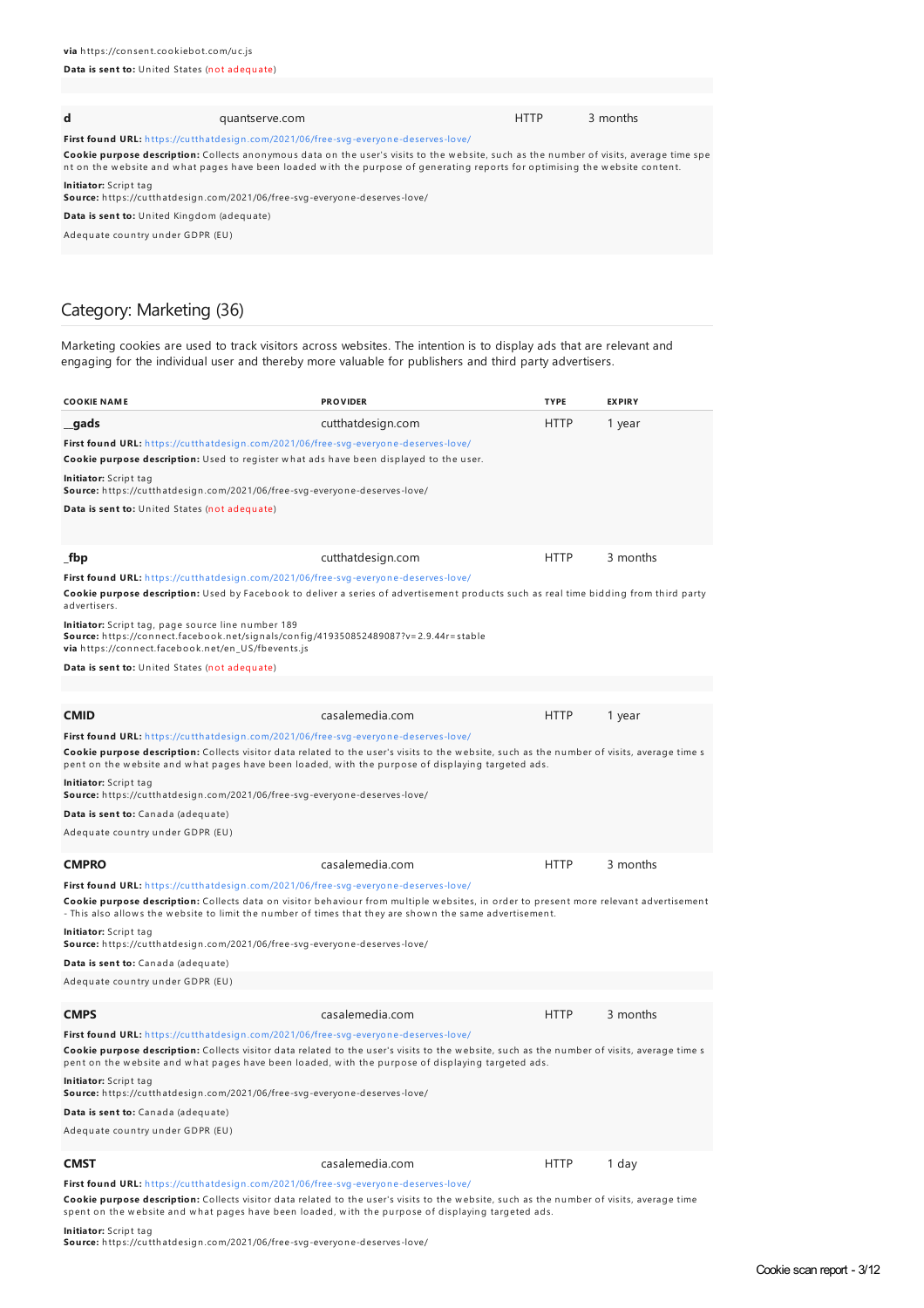Adequ ate cou n try u n der GDPR (EU) **csv reddit.com HTTP** 2 years **First found URL:** h ttps://cu tth atdesign [.com/2021/06/free-svg-everyon](https://cutthatdesign.com/2021/06/free-svg-everyone-deserves-love/) e-deserves-love/ **Cookie purpose description:** Necessary for the implementation of the Reddit.com's share-button function **Initiator:** Script tag, page source line number 107 **Source:** h ttps://w w w .reddit.com/api/in fo.json ?u rl=h ttps%3A%2F%2Fcu tth atdesign .com%2F2021%2F06%2Ffree-svg-everyon e-deserves-l ove%2Fjson p=a2a.counters.reddit.cb1 **via** h ttps://static.addtoan y.com/men u /page.js **Data is sent to:** United States (not adequate) **DSID DSID doubleclick.net HTTP** 1 day **First found URL:** h ttps://cu tth atdesign [.com/2021/06/free-svg-everyon](https://cutthatdesign.com/2021/06/free-svg-everyone-deserves-love/) e-deserves-love/ Cookie purpose description: Used by Google DoubleClick for re-targeting, optimisation, reporting and attribution of online adverts. **Initiator:** Script tag **Source:** h ttps://cu tth atdesign .com/2021/06/free-svg-everyon e-deserves-love/ **Data is sent to:** United States (not adequate) **edgebucket** reddit.com HTTP Session **First found URL:** h ttps://cu tth atdesign [.com/2021/06/free-svg-everyon](https://cutthatdesign.com/2021/06/free-svg-everyone-deserves-love/) e-deserves-love/ Cookie purpose description: Enables the visitor to share content from the website onto social media platforms or websites. **Initiator:** Script tag, page source line number 107 **Source:** h ttps://w w w .reddit.com/api/in fo.json ?u rl=h ttps%3A%2F%2Fcu tth atdesign .com%2F2021%2F06%2Ffree-svg-everyon e-deserves-l ove%2Fjson p=a2a.cou n ters.reddit.cb1 **via** h ttps://static.addtoan y.com/men u /page.js **Data is sent to:** United States (not adequate) **goog\_pem\_mod** cutthatdesign.com HTML Persistent **First found URL:** h ttps://cu tth atdesign [.com/2021/06/free-svg-everyon](https://cutthatdesign.com/2021/06/free-svg-everyone-deserves-love/) e-deserves-love/ **Cookie purpose description:** Used to send data to Google Analytics about the visitor's device and behavior. Tracks the visitor across devices and marketing channels. Initiator: Script tag, page source line number 236 **Source:** h ttps://pagead2.googlesyn dication .com/pagead/js/adsbygoogle.js **Data is sent to:** United States (not adequate) **google\_adsense\_settings** cutthatdesign.com HTML Persistent **First found URL:** h ttps://cu tth atdesign [.com/2021/06/free-svg-everyon](https://cutthatdesign.com/2021/06/free-svg-everyone-deserves-love/) e-deserves-love/ Cookie purpose description: Used by Google AdSense for experimenting with advertisement efficiency across websites using their servi ces. **Initiator:** Script tag **Source:** h ttps://cu tth atdesign .com/2021/06/free-svg-everyon e-deserves-love/ **Data** is sent to: United States (not adequate) **google\_experiment\_mod#** cutthatdesign.com HTML Persistent **First found URL:** h ttps://cu tth atdesign [.com/2021/06/free-svg-everyon](https://cutthatdesign.com/2021/06/free-svg-everyone-deserves-love/) e-deserves-love/ **Cookie purpose description:** Used by Google AdSense for experimenting with advertisement efficiency across websites using their services. **Initiator:** Script tag, page source line number 236 **Source:** h ttps://pagead2.googlesyn dication .com/pagead/js/adsbygoogle.js **Data** is sent to: United States (not adequate) **GoogleAdServingTest** entertainment cutthatdesign.com **HTTP** Session **First found URL:** h ttps://cu tth atdesign [.com/2021/06/free-svg-everyon](https://cutthatdesign.com/2021/06/free-svg-everyone-deserves-love/) e-deserves-love/ **Cookie purpose description:** Used to register what ads have been displayed to the user. **Initiator:** Script tag **Source:** h ttps://cu tth atdesign .com/2021/06/free-svg-everyon e-deserves-love/ **Data is sent to:** United States (not adequate) **i i** openx.net **https://windo**t.com/induction-community/induction-community-community-community-community-community-community-community-community-community-community-community-community-community-community-community-com **First found URL:** h ttps://cu tth atdesign [.com/2021/06/free-svg-everyon](https://cutthatdesign.com/2021/06/free-svg-everyone-deserves-love/) e-deserves-love/ Cookie purpose description: Registers anonymised user data, such as IP address, geographical location, visited websites, and what ads the user has clicked, with the purpose of optimising ad display based on the user's movement on websites that use the same ad

**Initiator:** Script tag

n etw ork.

**Source:** h ttps://cu tth atdesign .com/2021/06/free-svg-everyon e-deserves-love/

**Data is sent to:** United States (not adequate)

**Data** is sent to: Canada (adequate)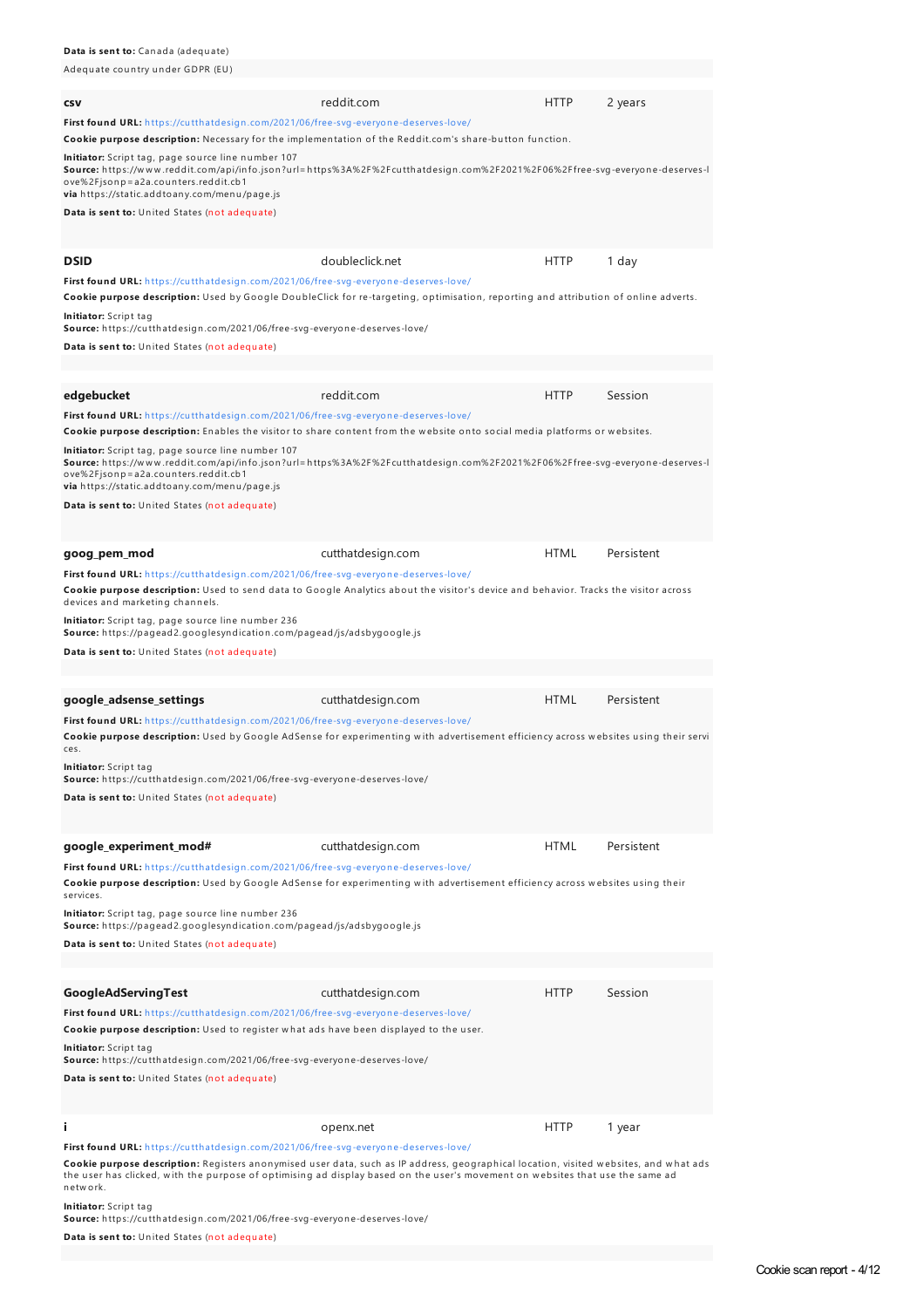| id                                                                                                                                                                                                                                                             | mookie1.com     | <b>HTTP</b> | 1 year    |
|----------------------------------------------------------------------------------------------------------------------------------------------------------------------------------------------------------------------------------------------------------------|-----------------|-------------|-----------|
| First found URL: https://cutthatdesign.com/2021/06/free-svg-im-the-rainbow/                                                                                                                                                                                    |                 |             |           |
| Cookie purpose description: Registers a unique ID that identifies a returning user's device. The ID is used for targeted ads.                                                                                                                                  |                 |             |           |
| Initiator: Script tag                                                                                                                                                                                                                                          |                 |             |           |
| Source: https://cutthatdesign.com/2021/06/free-svg-im-the-rainbow/                                                                                                                                                                                             |                 |             |           |
| Data is sent to: Denmark (adequate)                                                                                                                                                                                                                            |                 |             |           |
| Adequate country under GDPR (EU)                                                                                                                                                                                                                               |                 |             |           |
|                                                                                                                                                                                                                                                                | doubleclick.net |             |           |
| IDE.                                                                                                                                                                                                                                                           |                 | <b>HTTP</b> | 1 year    |
| First found URL: https://cutthatdesign.com/2021/06/free-svg-everyone-deserves-love/                                                                                                                                                                            |                 |             |           |
| Cookie purpose description: Used by Google DoubleClick to register and report the website user's actions after viewing or clicking<br>one of the advertiser's ads with the purpose of measuring the efficacy of an ad and to present targeted ads to the user. |                 |             |           |
| Initiator: Script tag                                                                                                                                                                                                                                          |                 |             |           |
| <b>Source:</b> https://cutthatdesign.com/2021/06/free-svg-everyone-deserves-love/                                                                                                                                                                              |                 |             |           |
| Data is sent to: United States (not adequate)                                                                                                                                                                                                                  |                 |             |           |
|                                                                                                                                                                                                                                                                |                 |             |           |
|                                                                                                                                                                                                                                                                |                 |             |           |
| <b>KADUSERCOOKIE</b>                                                                                                                                                                                                                                           | pubmatic.com    | <b>HTTP</b> | 3 months  |
| First found URL: https://cutthatdesign.com/2021/06/free-svg-everyone-deserves-love/                                                                                                                                                                            |                 |             |           |
| Cookie purpose description: Registers a unique ID that identifies the user's device during return visits across websites that use the sam                                                                                                                      |                 |             |           |
| e ad network. The ID is used to allow targeted ads.                                                                                                                                                                                                            |                 |             |           |
| Initiator: Script tag<br>Source: https://cutthatdesign.com/2021/06/free-svg-everyone-deserves-love/                                                                                                                                                            |                 |             |           |
| Data is sent to: United States (not adequate)                                                                                                                                                                                                                  |                 |             |           |
|                                                                                                                                                                                                                                                                |                 |             |           |
|                                                                                                                                                                                                                                                                |                 |             |           |
| <b>KTPCACOOKIE</b>                                                                                                                                                                                                                                             | pubmatic.com    | <b>HTTP</b> | 1 day     |
| First found URL: https://cutthatdesign.com/2021/06/free-svg-everyone-deserves-love/                                                                                                                                                                            |                 |             |           |
| Cookie purpose description: Registers a unique ID that identifies the user's device during return visits across websites that use the                                                                                                                          |                 |             |           |
| same ad network. The ID is used to allow targeted ads.                                                                                                                                                                                                         |                 |             |           |
| Initiator: Script tag<br>Source: https://cutthatdesign.com/2021/06/free-svg-everyone-deserves-love/                                                                                                                                                            |                 |             |           |
|                                                                                                                                                                                                                                                                |                 |             |           |
| Data is sent to: United States (not adequate)                                                                                                                                                                                                                  |                 |             |           |
|                                                                                                                                                                                                                                                                |                 |             |           |
| mc                                                                                                                                                                                                                                                             | quantserve.com  | <b>HTTP</b> | 13 months |
| First found URL: https://cutthatdesign.com/2021/06/free-svg-everyone-deserves-love/                                                                                                                                                                            |                 |             |           |
| Cookie purpose description: Collects data on the user's visits to the website, such as what pages have been loaded. The registered dat                                                                                                                         |                 |             |           |
| a is used for targeted ads.                                                                                                                                                                                                                                    |                 |             |           |
| Initiator: Script tag                                                                                                                                                                                                                                          |                 |             |           |
| Source: https://cutthatdesign.com/2021/06/free-svg-everyone-deserves-love/                                                                                                                                                                                     |                 |             |           |
| Data is sent to: United Kingdom (adequate)                                                                                                                                                                                                                     |                 |             |           |
| Adequate country under GDPR (EU)                                                                                                                                                                                                                               |                 |             |           |
|                                                                                                                                                                                                                                                                |                 |             |           |
| mdata                                                                                                                                                                                                                                                          | mookie1.com     | <b>HTTP</b> | 1 year    |
| First found URL: https://cutthatdesign.com/2021/06/free-svg-im-the-rainbow/                                                                                                                                                                                    |                 |             |           |
| Cookie purpose description: Registers a unique ID that identifies a returning user's device. The ID is used for targeted ads.                                                                                                                                  |                 |             |           |
|                                                                                                                                                                                                                                                                |                 |             |           |
| Initiator: Script tag                                                                                                                                                                                                                                          |                 |             |           |
| Source: https://cutthatdesign.com/2021/06/free-svg-im-the-rainbow/                                                                                                                                                                                             |                 |             |           |
| Data is sent to: Denmark (adequate)                                                                                                                                                                                                                            |                 |             |           |
| Adequate country under GDPR (EU)                                                                                                                                                                                                                               |                 |             |           |
|                                                                                                                                                                                                                                                                | addthis.com     |             |           |
| na id                                                                                                                                                                                                                                                          |                 | <b>HTTP</b> | 13 months |
| First found URL: https://cutthatdesign.com/2021/06/free-svg-everyone-deserves-love/                                                                                                                                                                            |                 |             |           |
| Cookie purpose description: Used to recognize the visitor upon re-entry. This allows the website to register the visitor's behaviour and<br>facilitate the social sharing function provided by Addthis.com.                                                    |                 |             |           |
| Initiator: Script tag                                                                                                                                                                                                                                          |                 |             |           |
| Source: https://cutthatdesign.com/2021/06/free-svg-everyone-deserves-love/                                                                                                                                                                                     |                 |             |           |
| Data is sent to: United States (not adequate)                                                                                                                                                                                                                  |                 |             |           |
|                                                                                                                                                                                                                                                                |                 |             |           |
|                                                                                                                                                                                                                                                                |                 |             |           |
| na_rn                                                                                                                                                                                                                                                          | addthis.com     | <b>HTTP</b> | 29 days   |
| First found URL: https://cutthatdesign.com/2021/06/free-svg-everyone-deserves-love/                                                                                                                                                                            |                 |             |           |
| Cookie purpose description: Used to recognize the visitor upon re-entry. This allows the website to register the visitor's behaviour and                                                                                                                       |                 |             |           |
| facilitate the social sharing function provided by Addthis.com.                                                                                                                                                                                                |                 |             |           |
| Initiator: Script tag<br>Source: https://cutthatdesign.com/2021/06/free-svg-everyone-deserves-love/                                                                                                                                                            |                 |             |           |
| Data is sent to: Ireland (adequate)                                                                                                                                                                                                                            |                 |             |           |
| Adequate country under GDPR (EU)                                                                                                                                                                                                                               |                 |             |           |
|                                                                                                                                                                                                                                                                |                 |             |           |

**First found URL:** h ttps://cu tth atdesign [.com/2021/06/free-svg-everyon](https://cutthatdesign.com/2021/06/free-svg-everyone-deserves-love/) e-deserves-love/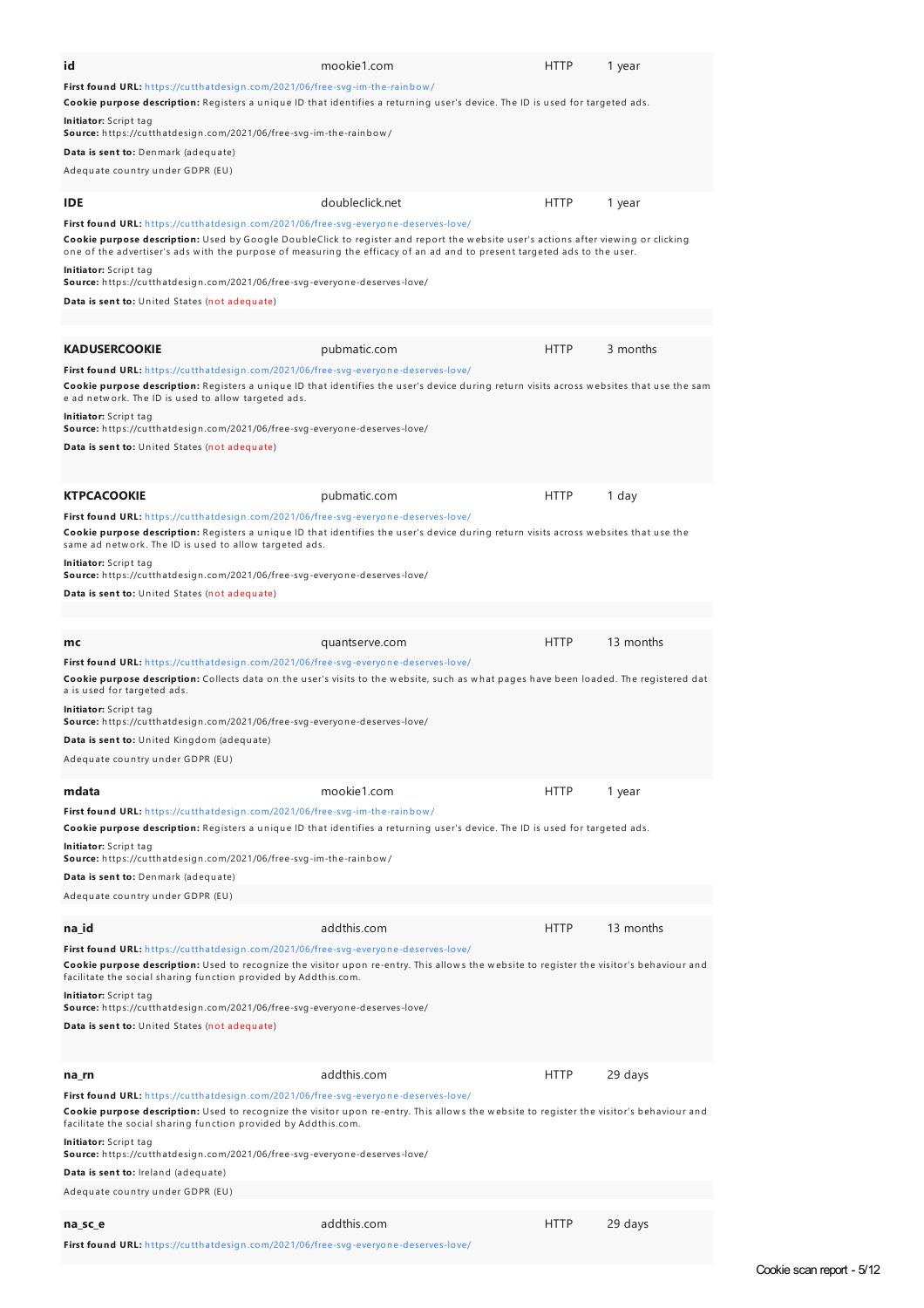| facilitate the social sharing function provided by Addthis.com.                                                                                                                                                                                                                                                             | Cookie purpose description: Used to recognize the visitor upon re-entry. This allows the website to register the visitor's behaviour and |             |           |
|-----------------------------------------------------------------------------------------------------------------------------------------------------------------------------------------------------------------------------------------------------------------------------------------------------------------------------|------------------------------------------------------------------------------------------------------------------------------------------|-------------|-----------|
| Initiator: Script tag<br>Source: https://cutthatdesign.com/2021/06/free-svg-everyone-deserves-love/                                                                                                                                                                                                                         |                                                                                                                                          |             |           |
| Data is sent to: Ireland (adequate)                                                                                                                                                                                                                                                                                         |                                                                                                                                          |             |           |
| Adequate country under GDPR (EU)                                                                                                                                                                                                                                                                                            |                                                                                                                                          |             |           |
| na sr                                                                                                                                                                                                                                                                                                                       | addthis.com                                                                                                                              | <b>HTTP</b> | 29 days   |
| First found URL: https://cutthatdesign.com/2021/06/free-svg-everyone-deserves-love/<br>Cookie purpose description: Used to recognize the visitor upon re-entry. This allows the website to register the visitor's behaviour and<br>facilitate the social sharing function provided by Addthis.com.                          |                                                                                                                                          |             |           |
| Initiator: Script tag<br>Source: https://cutthatdesign.com/2021/06/free-svg-everyone-deserves-love/                                                                                                                                                                                                                         |                                                                                                                                          |             |           |
| Data is sent to: Ireland (adequate)                                                                                                                                                                                                                                                                                         |                                                                                                                                          |             |           |
| Adequate country under GDPR (EU)                                                                                                                                                                                                                                                                                            |                                                                                                                                          |             |           |
| na_srp                                                                                                                                                                                                                                                                                                                      | addthis.com                                                                                                                              | <b>HTTP</b> | 1 day     |
| First found URL: https://cutthatdesign.com/2021/06/free-svg-everyone-deserves-love/<br>Cookie purpose description: Used to recognize the visitor upon re-entry. This allows the website to register the visitor's behaviour and<br>facilitate the social sharing function provided by Addthis.com.<br>Initiator: Script tag |                                                                                                                                          |             |           |
| Source: https://cutthatdesign.com/2021/06/free-svg-everyone-deserves-love/                                                                                                                                                                                                                                                  |                                                                                                                                          |             |           |
| Data is sent to: Ireland (adequate)<br>Adequate country under GDPR (EU)                                                                                                                                                                                                                                                     |                                                                                                                                          |             |           |
| na_tc                                                                                                                                                                                                                                                                                                                       | addthis.com                                                                                                                              | <b>HTTP</b> | 13 months |
| First found URL: https://cutthatdesign.com/2021/06/free-svg-everyone-deserves-love/<br>Cookie purpose description: Used to recognize the visitor upon re-entry. This allows the website to register the visitor's behaviour and<br>facilitate the social sharing function provided by Addthis.com.                          |                                                                                                                                          |             |           |
| Initiator: Script tag<br>Source: https://cutthatdesign.com/2021/06/free-svg-everyone-deserves-love/                                                                                                                                                                                                                         |                                                                                                                                          |             |           |
| Data is sent to: Ireland (adequate)                                                                                                                                                                                                                                                                                         |                                                                                                                                          |             |           |
| Adequate country under GDPR (EU)                                                                                                                                                                                                                                                                                            |                                                                                                                                          |             |           |
| ouid                                                                                                                                                                                                                                                                                                                        | addthis.com                                                                                                                              | <b>HTTP</b> | 13 months |
| First found URL: https://cutthatdesign.com/2021/06/free-svg-everyone-deserves-love/<br>Cookie purpose description: Sets an ID-string for the specific visitor. This is used to recognize the visitor upon re-entry. This allows the                                                                                         |                                                                                                                                          |             |           |
| website to register the visitor's behaviour and facilitate the social media sharing function provided by Addthis.com.                                                                                                                                                                                                       |                                                                                                                                          |             |           |
| Initiator: Script tag<br>Source: https://cutthatdesign.com/2021/06/free-svg-everyone-deserves-love/<br>Data is sent to: United States (not adequate)                                                                                                                                                                        |                                                                                                                                          |             |           |
|                                                                                                                                                                                                                                                                                                                             |                                                                                                                                          |             |           |
| ov                                                                                                                                                                                                                                                                                                                          | mookie1.com                                                                                                                              | <b>HTTP</b> | 1 year    |
| First found URL: https://cutthatdesign.com/2021/06/free-svg-im-the-rainbow/<br>Cookie purpose description: Presents the user with relevant content and advertisement. The service is provided by third-party<br>advertisement hubs, which facilitate real-time bidding for advertisers.                                     |                                                                                                                                          |             |           |
| Initiator: Script tag<br>Source: https://cutthatdesign.com/2021/06/free-svg-im-the-rainbow/                                                                                                                                                                                                                                 |                                                                                                                                          |             |           |
| Data is sent to: Denmark (adequate)                                                                                                                                                                                                                                                                                         |                                                                                                                                          |             |           |
| Adequate country under GDPR (EU)                                                                                                                                                                                                                                                                                            |                                                                                                                                          |             |           |
| pd                                                                                                                                                                                                                                                                                                                          | openx.net                                                                                                                                | <b>HTTP</b> | 14 days   |
| First found URL: https://cutthatdesign.com/2021/06/free-svg-love-is-about-hearts-not-parts/<br>Cookie purpose description: Collects information on user behaviour on multiple websites. This information is used in order to optimize<br>the relevance of advertisement on the website.<br>Initiator: Script tag            |                                                                                                                                          |             |           |
| Source: https://cutthatdesign.com/2021/06/free-svg-love-is-about-hearts-not-parts/<br>Data is sent to: United States (not adequate)                                                                                                                                                                                         |                                                                                                                                          |             |           |
| pxrc                                                                                                                                                                                                                                                                                                                        | rlcdn.com                                                                                                                                | <b>HTTP</b> | 2 months  |
| First found URL: https://cutthatdesign.com/2021/06/free-svg-im-the-rainbow/<br><b>Cookie purpose description:</b> This cookie registers data on the visitor. The information is used to optimize advertisement relevance.<br>Initiator: Script tag                                                                          |                                                                                                                                          |             |           |
| Source: https://cutthatdesign.com/2021/06/free-svg-im-the-rainbow/                                                                                                                                                                                                                                                          |                                                                                                                                          |             |           |
| Data is sent to: United States (not adequate)                                                                                                                                                                                                                                                                               |                                                                                                                                          |             |           |
| rlas3                                                                                                                                                                                                                                                                                                                       | rlcdn.com                                                                                                                                | <b>HTTP</b> | 1 year    |

Cookie purpose description: Collects visitor data related to the user's visits to the website, such as the number of visits, average time s<br>pent on the website and what pages have been loaded, with the purpose of displayin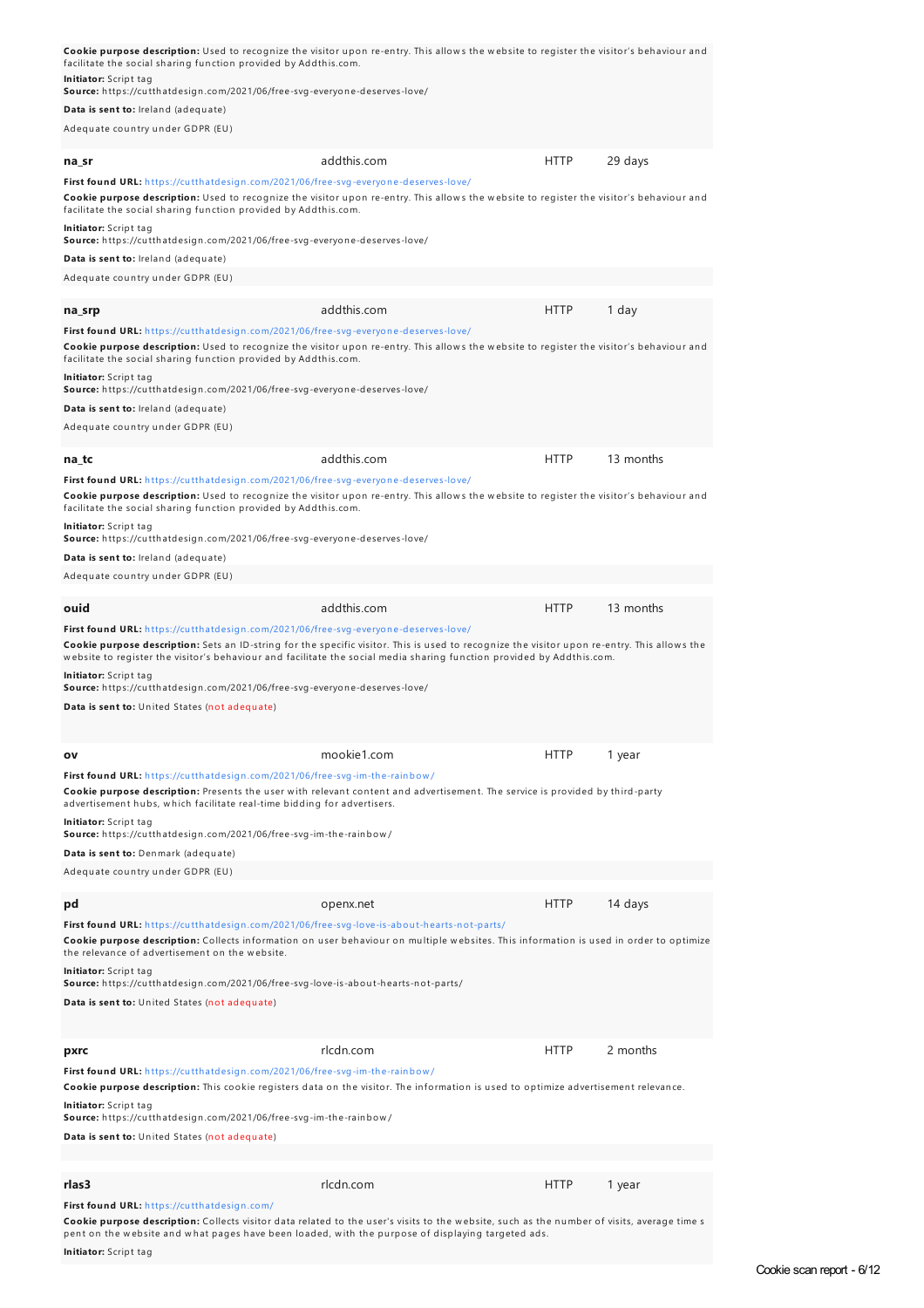| facebook.com                                                                                                                                                                                                                                          | Pixel       | Session                                                                                                                                                                                                                                                                                                                                                                                                                                                                                                                                                                                                                                                                                                                                                                                                               |  |  |  |
|-------------------------------------------------------------------------------------------------------------------------------------------------------------------------------------------------------------------------------------------------------|-------------|-----------------------------------------------------------------------------------------------------------------------------------------------------------------------------------------------------------------------------------------------------------------------------------------------------------------------------------------------------------------------------------------------------------------------------------------------------------------------------------------------------------------------------------------------------------------------------------------------------------------------------------------------------------------------------------------------------------------------------------------------------------------------------------------------------------------------|--|--|--|
|                                                                                                                                                                                                                                                       |             |                                                                                                                                                                                                                                                                                                                                                                                                                                                                                                                                                                                                                                                                                                                                                                                                                       |  |  |  |
| Initiator: Script tag, page source line number 189<br>via https://connect.facebook.net/en_US/fbevents.js                                                                                                                                              |             |                                                                                                                                                                                                                                                                                                                                                                                                                                                                                                                                                                                                                                                                                                                                                                                                                       |  |  |  |
|                                                                                                                                                                                                                                                       |             |                                                                                                                                                                                                                                                                                                                                                                                                                                                                                                                                                                                                                                                                                                                                                                                                                       |  |  |  |
|                                                                                                                                                                                                                                                       |             |                                                                                                                                                                                                                                                                                                                                                                                                                                                                                                                                                                                                                                                                                                                                                                                                                       |  |  |  |
| agkn.com                                                                                                                                                                                                                                              | <b>HTTP</b> | 1 year                                                                                                                                                                                                                                                                                                                                                                                                                                                                                                                                                                                                                                                                                                                                                                                                                |  |  |  |
|                                                                                                                                                                                                                                                       |             |                                                                                                                                                                                                                                                                                                                                                                                                                                                                                                                                                                                                                                                                                                                                                                                                                       |  |  |  |
| Cookie purpose description: Collects data on user visits to the website, such as what pages have been accessed. The registered data is<br>used to categorise the user's interest and demographic profiles in terms of resales for targeted marketing. |             |                                                                                                                                                                                                                                                                                                                                                                                                                                                                                                                                                                                                                                                                                                                                                                                                                       |  |  |  |
|                                                                                                                                                                                                                                                       |             |                                                                                                                                                                                                                                                                                                                                                                                                                                                                                                                                                                                                                                                                                                                                                                                                                       |  |  |  |
|                                                                                                                                                                                                                                                       |             |                                                                                                                                                                                                                                                                                                                                                                                                                                                                                                                                                                                                                                                                                                                                                                                                                       |  |  |  |
|                                                                                                                                                                                                                                                       |             |                                                                                                                                                                                                                                                                                                                                                                                                                                                                                                                                                                                                                                                                                                                                                                                                                       |  |  |  |
|                                                                                                                                                                                                                                                       |             | First found URL: https://cutthatdesign.com/2021/06/free-svg-everyone-deserves-love/<br>Cookie purpose description: Used by Facebook to deliver a series of advertisement products such as real time bidding from third party<br>Source: https://www.facebook.com/tr/?id=419350852489087ev=PageViewdl=https%3A%2F%2Fcutthatdesign.com%2F2021%2F06%2Ffr<br>ee-svg-everyone-deserves-love%2Frl=https%3A%2F%2Fcutthatdesign.com%2F2021%2F06%2Ffree-svg-everyone-deserves-love%2Fif=fal<br>sets = 1629477238949sw = 1024sh = 768v = 2.9.44r = stableec = 0o = 286fbp = fb.1.1629477238947.854529808it = 1629477238573coo = falsergm =<br>First found URL: https://cutthatdesign.com/2021/06/free-svg-love-is-about-hearts-not-parts/<br>Source: https://cutthatdesign.com/2021/06/free-svg-love-is-about-hearts-not-parts/ |  |  |  |

**uid a** addthis.com **HTTP** 13 months

**First found URL:** h ttps://cu tth atdesign [.com/2021/06/free-svg-everyon](https://cutthatdesign.com/2021/06/free-svg-everyone-deserves-love/) e-deserves-love/ Cookie purpose description: Creates a unique, machine-generated user ID. AddThis, which is owned by Clearspring Technologies, uses the user ID to make it possible for the user to share content across social networks and provide detailed statistics to various providers.

**Initiator:** Script tag

**Source:** h ttps://cu tth atdesign .com/2021/06/free-svg-everyon e-deserves-love/

**Data is sent to:** United States (not adequate)

**UID** Scorecardresearch.com HTTP 2 years **First found URL:** h ttps://cu tth atdesign [.com/2021/06/free-svg-everyon](https://cutthatdesign.com/2021/06/free-svg-everyone-deserves-love/) e-deserves-love/ Cookie purpose description: Collects information of the user and his/her movement, such as timestamp for visits, most recently loaded pages and IP address. The data is used by the marketing research network, Scorecard Research, to analyse traffic patterns and carry out<br>surveys to help their clients better understand the customer's preferences. <mark>Initiator:</mark> Script tag, page source line number 5-19<br>**Source:** https://sb.scorecardresearch.com/b?c1=2c2=20567959cs\_ucfr=0ns\_\_t=1629477146809ns\_c=UTF-8cv=3.5c8=Free%20SVG%20Eve ryon e%20Deserves%20Love%20Cu t%20Th at%20Design c7=h ttps%3A%2F%2Fcu tth atdesign .com%2F2021%2F06%2Ffree-svg-everyon e-de serves-love%2Fc9=h ttps%3A%2F%2Fcu tth atdesign .com%2F2021%2F06%2Ffree-svg-everyon e-deserves-love%2F **Data is sent to:** United States (not adequate) **uuid innovid.com innovid.com HTTP** 3 months **First found URL:** h ttps://cu tth atdesign [.com/2021/06/free-svg-love-is-abou](https://cutthatdesign.com/2021/06/free-svg-love-is-about-hearts-not-parts/) t-h earts-n ot-parts/ **Cookie purpose description:** This cookie is used to optimize ad relevance by collecting visitor data from multiple websites - this exchange of visitor data is normally provided by a third-party data-center or ad-exchange.

**Initiator:** Script tag

**Source:** h ttps://cu tth atdesign .com/2021/06/free-svg-love-is-abou t-h earts-n ot-parts/

**Data is sent to:** United States (not adequate)

## Category: Unclassified (37)

Unclassified cookies are cookies that we are in the process of classifying, together with the providers of individual cookies.

| <b>COOKIE NAME</b>                                                                                                                                                                                                 | <b>PROVIDER</b>   | <b>TYPE</b> | <b>EXPIRY</b> |  |
|--------------------------------------------------------------------------------------------------------------------------------------------------------------------------------------------------------------------|-------------------|-------------|---------------|--|
| adthrive amzn                                                                                                                                                                                                      | cutthatdesign.com | <b>HTML</b> | Session       |  |
| First found URL: https://cutthatdesign.com/2021/06/free-svg-everyone-deserves-love/                                                                                                                                |                   |             |               |  |
| Cookie purpose description: Unclassified                                                                                                                                                                           |                   |             |               |  |
| Initiator: Inline script, page source line number 5-19<br>Source: https://ads.adthrive.com/builds/core/3013f2d/js/adthrive.min.js?threshold=0deployment=ad-1125:pr1767:flex-05:c473963:conc<br>$b = 1629477145612$ |                   |             |               |  |
| Data is sent to: United Kingdom (adequate)                                                                                                                                                                         |                   |             |               |  |
| Adequate country under GDPR (EU)                                                                                                                                                                                   |                   |             |               |  |
| adthrive branch                                                                                                                                                                                                    | cutthatdesign.com | <b>HTML</b> | Session       |  |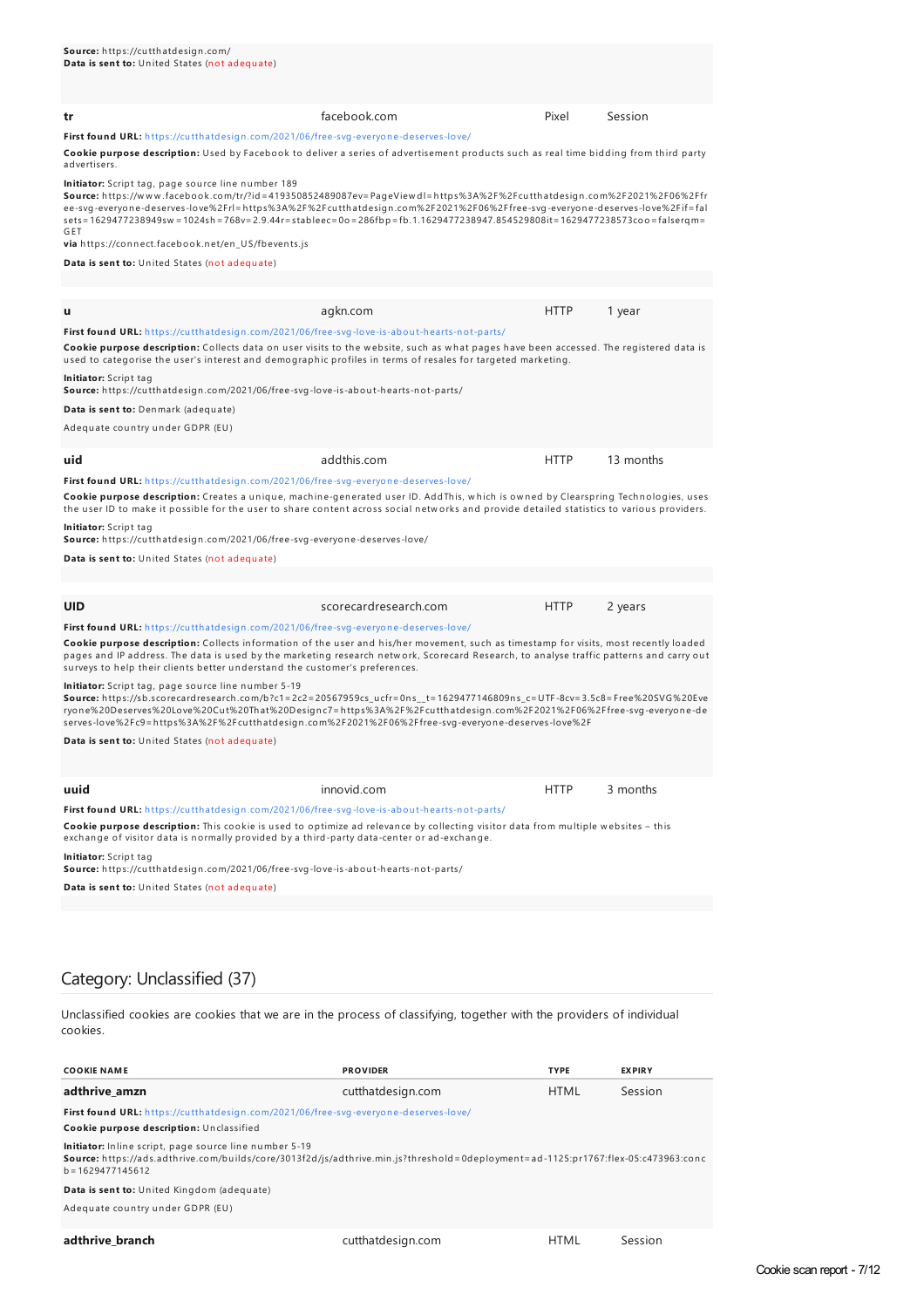| First found URL: https://cutthatdesign.com/2021/06/free-svg-everyone-deserves-love/                                                                                                                                |                   |             |         |
|--------------------------------------------------------------------------------------------------------------------------------------------------------------------------------------------------------------------|-------------------|-------------|---------|
| Cookie purpose description: Unclassified                                                                                                                                                                           |                   |             |         |
| Initiator: Inline script, page source line number 5-19<br>Source: https://ads.adthrive.com/builds/core/3013f2d/js/adthrive.min.js?threshold=0deployment=ad-1125:pr1767:flex-05:c473963:conc<br>$b = 1629477145612$ |                   |             |         |
| Data is sent to: United Kingdom (adequate)                                                                                                                                                                         |                   |             |         |
| Adequate country under GDPR (EU)                                                                                                                                                                                   |                   |             |         |
| adthrive_cbt                                                                                                                                                                                                       | cutthatdesign.com | <b>HTML</b> | Session |
| First found URL: https://cutthatdesign.com/2021/06/free-svg-everyone-deserves-love/<br>Cookie purpose description: Unclassified                                                                                    |                   |             |         |
| Initiator: Inline script, page source line number 5-19<br>Source: https://securepubads.g.doubleclick.net/gpt/pubads_impl_2021081701.js<br>Data is sent to: United States (not adequate)                            |                   |             |         |
| adthrive_confiant                                                                                                                                                                                                  | cutthatdesign.com | <b>HTML</b> | Session |
| First found URL: https://cutthatdesign.com/2021/06/free-svg-everyone-deserves-love/                                                                                                                                |                   |             |         |
| Cookie purpose description: Unclassified<br>Initiator: Inline script, page source line number 5-19                                                                                                                 |                   |             |         |
| Source: https://securepubads.g.doubleclick.net/gpt/pubads_impl_2021081701.js<br>Data is sent to: United States (not adequate)                                                                                      |                   |             |         |
| adthrive deftimer                                                                                                                                                                                                  | cutthatdesign.com | <b>HTML</b> | Session |
| First found URL: https://cutthatdesign.com/2021/06/free-svg-everyone-deserves-love/<br>Cookie purpose description: Unclassified                                                                                    |                   |             |         |
| Initiator: Inline script, page source line number 5-19<br>Source: https://ads.adthrive.com/builds/core/3013f2d/js/adthrive.min.js?threshold=0deployment=ad-1125:pr1767:flex-05:c473963:conc<br>$b = 1629477145612$ |                   |             |         |
| Data is sent to: United Kingdom (adequate)                                                                                                                                                                         |                   |             |         |
| Adequate country under GDPR (EU)                                                                                                                                                                                   |                   |             |         |
| adthrive_ebho                                                                                                                                                                                                      | cutthatdesign.com | <b>HTML</b> | Session |
| First found URL: https://cutthatdesign.com/2021/06/free-svg-everyone-deserves-love/<br>Cookie purpose description: Unclassified                                                                                    |                   |             |         |
| Initiator: Inline script, page source line number 5-19<br>Source: https://securepubads.g.doubleclick.net/gpt/pubads_impl_2021081701.js                                                                             |                   |             |         |
| Data is sent to: United States (not adequate)                                                                                                                                                                      |                   |             |         |
| adthrive_hbho                                                                                                                                                                                                      | cutthatdesign.com | <b>HTML</b> | Session |
| First found URL: https://cutthatdesign.com/2021/06/free-svg-everyone-deserves-love/                                                                                                                                |                   |             |         |
| Cookie purpose description: Unclassified                                                                                                                                                                           |                   |             |         |
| Initiator: Inline script, page source line number 5-19<br>Source: https://securepubads.g.doubleclick.net/gpt/pubads_impl_2021081701.js<br>Data is sent to: United States (not adequate)                            |                   |             |         |
|                                                                                                                                                                                                                    |                   |             |         |
| adthrive_idho                                                                                                                                                                                                      | cutthatdesign.com | <b>HTML</b> | Session |
| First found URL: https://cutthatdesign.com/2021/06/free-svg-everyone-deserves-love/<br>Cookie purpose description: Unclassified                                                                                    |                   |             |         |
| Initiator: Inline script, page source line number 5-19<br>Source: https://securepubads.g.doubleclick.net/gpt/pubads_impl_2021081701.js                                                                             |                   |             |         |
| Data is sent to: United States (not adequate)                                                                                                                                                                      |                   |             |         |
|                                                                                                                                                                                                                    |                   |             |         |
| adthrive_inters                                                                                                                                                                                                    | cutthatdesign.com | <b>HTML</b> | Session |
| First found URL: https://cutthatdesign.com/2021/06/free-svg-everyone-deserves-love/<br>Cookie purpose description: Unclassified                                                                                    |                   |             |         |
| Initiator: Inline script, page source line number 5-19<br>Source: https://securepubads.g.doubleclick.net/gpt/pubads_impl_2021081701.js<br>Data is sent to: United States (not adequate)                            |                   |             |         |
| adthrive_jwb                                                                                                                                                                                                       | cutthatdesign.com | <b>HTML</b> | Session |
| First found URL: https://cutthatdesign.com/2021/06/free-svg-everyone-deserves-love/<br>Cookie purpose description: Unclassified                                                                                    |                   |             |         |
| Initiator: Inline script, page source line number 5-19<br>Source: https://securepubads.g.doubleclick.net/gpt/pubads_impl_2021081701.js<br>Data is sent to: United States (not adequate)                            |                   |             |         |
|                                                                                                                                                                                                                    |                   |             |         |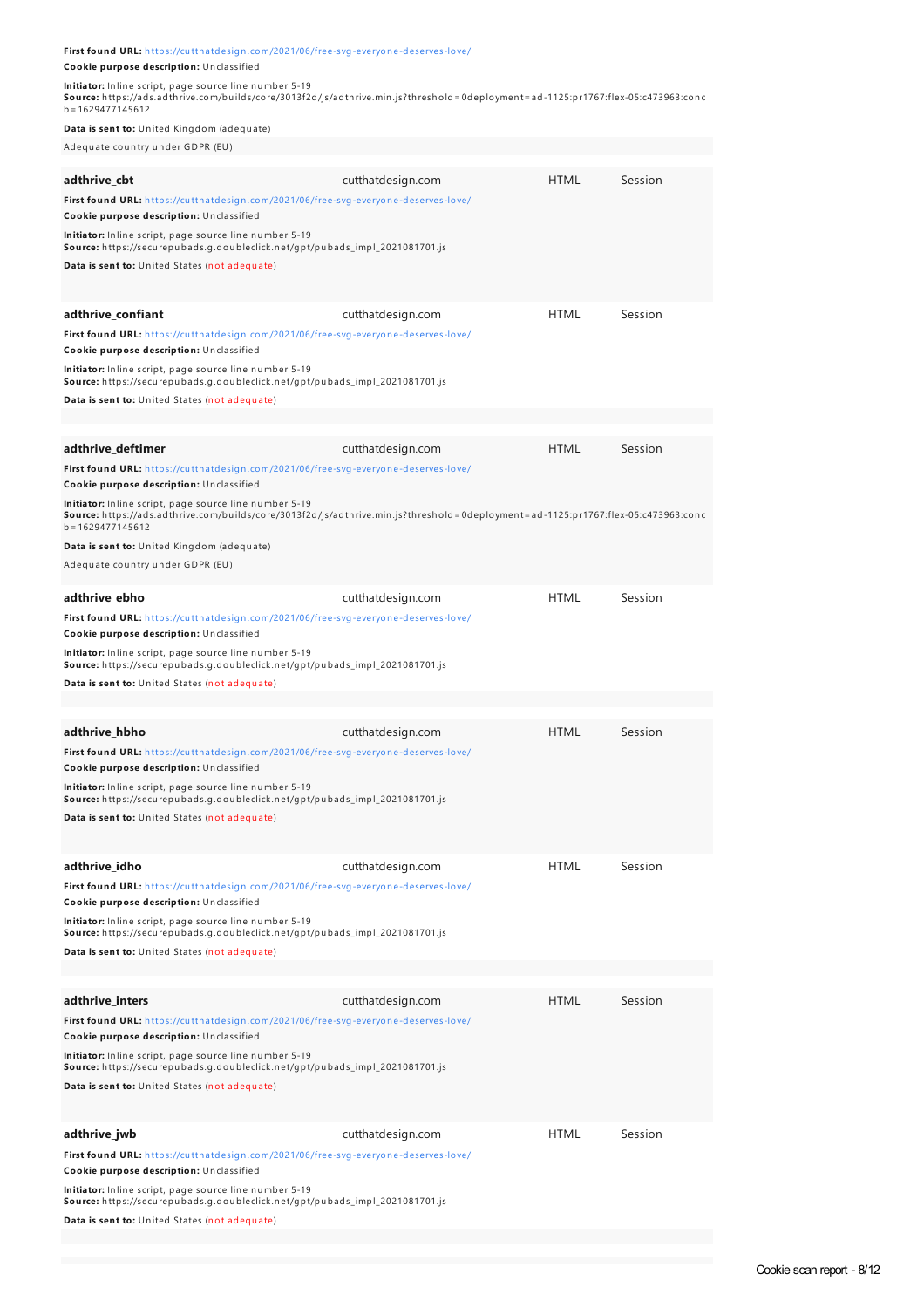| adthrive_loglevel                                                                                                                                                                       | cutthatdesign.com | <b>HTML</b> | Session |
|-----------------------------------------------------------------------------------------------------------------------------------------------------------------------------------------|-------------------|-------------|---------|
| First found URL: https://cutthatdesign.com/2021/06/free-svg-everyone-deserves-love/<br>Cookie purpose description: Unclassified                                                         |                   |             |         |
| Initiator: Inline script, page source line number 5-19<br>Source: https://securepubads.g.doubleclick.net/gpt/pubads_impl_2021081701.js<br>Data is sent to: United States (not adequate) |                   |             |         |
|                                                                                                                                                                                         |                   |             |         |
| adthrive_Izbpvp                                                                                                                                                                         | cutthatdesign.com | <b>HTML</b> | Session |
| First found URL: https://cutthatdesign.com/2021/06/free-svg-everyone-deserves-love/<br>Cookie purpose description: Unclassified                                                         |                   |             |         |
| Initiator: Inline script, page source line number 5-19<br>Source: https://securepubads.g.doubleclick.net/gpt/pubads_impl_2021081701.js<br>Data is sent to: United States (not adequate) |                   |             |         |
|                                                                                                                                                                                         |                   |             |         |
| adthrive_Izcvp                                                                                                                                                                          | cutthatdesign.com | <b>HTML</b> | Session |
| First found URL: https://cutthatdesign.com/2021/06/free-svg-everyone-deserves-love/<br>Cookie purpose description: Unclassified                                                         |                   |             |         |
| Initiator: Inline script, page source line number 5-19<br>Source: https://securepubads.g.doubleclick.net/gpt/pubads_impl_2021081701.js<br>Data is sent to: United States (not adequate) |                   |             |         |
| adthrive_Izflrcontent                                                                                                                                                                   | cutthatdesign.com | <b>HTML</b> | Session |
| First found URL: https://cutthatdesign.com/2021/06/free-svg-everyone-deserves-love/<br>Cookie purpose description: Unclassified                                                         |                   |             |         |
| Initiator: Inline script, page source line number 5-19<br>Source: https://securepubads.g.doubleclick.net/gpt/pubads_impl_2021081701.js                                                  |                   |             |         |
| Data is sent to: United States (not adequate)                                                                                                                                           |                   |             |         |
| adthrive_lzhb                                                                                                                                                                           | cutthatdesign.com | <b>HTML</b> | Session |
| First found URL: https://cutthatdesign.com/2021/06/free-svg-everyone-deserves-love/<br>Cookie purpose description: Unclassified                                                         |                   |             |         |
| Initiator: Inline script, page source line number 5-19<br>Source: https://securepubads.g.doubleclick.net/gpt/pubads_impl_2021081701.js                                                  |                   |             |         |
| Data is sent to: United States (not adequate)                                                                                                                                           |                   |             |         |
| adthrive magnitedr                                                                                                                                                                      | cutthatdesign.com | <b>HTML</b> | Session |
| First found URL: https://cutthatdesign.com/2021/06/free-svg-everyone-deserves-love/<br>Cookie purpose description: Unclassified                                                         |                   |             |         |
| Initiator: Inline script, page source line number 5-19<br>Source: https://securepubads.g.doubleclick.net/gpt/pubads_impl_2021081701.js<br>Data is sent to: United States (not adequate) |                   |             |         |
|                                                                                                                                                                                         |                   |             |         |
| adthrive_mxrpog                                                                                                                                                                         | cutthatdesign.com | <b>HTML</b> | Session |
| First found URL: https://cutthatdesign.com/2021/06/free-svg-everyone-deserves-love/<br>Cookie purpose description: Unclassified                                                         |                   |             |         |
| Initiator: Inline script, page source line number 5-19<br>Source: https://securepubads.g.doubleclick.net/gpt/pubads_impl_2021081701.js                                                  |                   |             |         |
| Data is sent to: United States (not adequate)                                                                                                                                           |                   |             |         |
| adthrive_pba                                                                                                                                                                            | cutthatdesign.com | <b>HTML</b> | Session |
| First found URL: https://cutthatdesign.com/2021/06/free-svg-everyone-deserves-love/<br>Cookie purpose description: Unclassified                                                         |                   |             |         |
| Initiator: Inline script, page source line number 5-19<br>Source: https://securepubads.g.doubleclick.net/gpt/pubads_impl_2021081701.js                                                  |                   |             |         |
| Data is sent to: United States (not adequate)                                                                                                                                           |                   |             |         |
| adthrive_pbm                                                                                                                                                                            | cutthatdesign.com | <b>HTML</b> | Session |
| First found URL: https://cutthatdesign.com/2021/06/free-svg-everyone-deserves-love/                                                                                                     |                   |             |         |
| Cookie purpose description: Unclassified                                                                                                                                                |                   |             |         |
| Initiator: Inline script, page source line number 5-19<br>Source: https://securepubads.g.doubleclick.net/gpt/pubads_impl_2021081701.js                                                  |                   |             |         |
| Data is sent to: United States (not adequate)                                                                                                                                           |                   |             |         |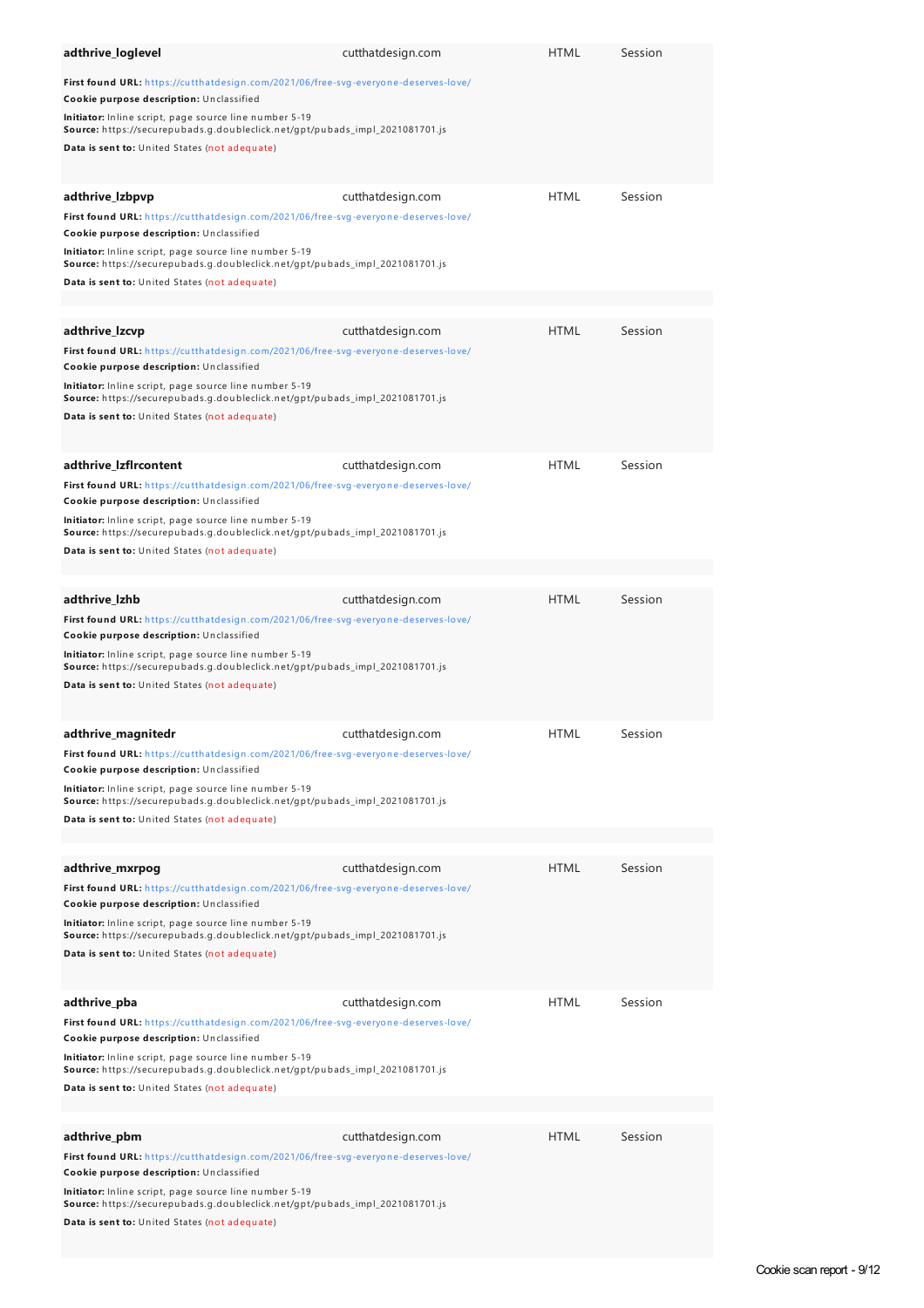| adthrive_pbs2s<br>First found URL: https://cutthatdesign.com/2021/06/free-svg-everyone-deserves-love/<br>Cookie purpose description: Unclassified<br><b>Initiator:</b> Inline script, page source line number 5-19                                                                                                                                        | cutthatdesign.com | <b>HTML</b> | Session |
|-----------------------------------------------------------------------------------------------------------------------------------------------------------------------------------------------------------------------------------------------------------------------------------------------------------------------------------------------------------|-------------------|-------------|---------|
| Source: https://securepubads.g.doubleclick.net/gpt/pubads_impl_2021081701.js<br>Data is sent to: United States (not adequate)                                                                                                                                                                                                                             |                   |             |         |
| adthrive_proto<br>First found URL: https://cutthatdesign.com/2021/06/free-svg-everyone-deserves-love/                                                                                                                                                                                                                                                     | cutthatdesign.com | <b>HTML</b> | Session |
| Cookie purpose description: Unclassified<br>Initiator: Inline script, page source line number 5-19<br>Source: https://securepubads.g.doubleclick.net/gpt/pubads_impl_2021081701.js<br>Data is sent to: United States (not adequate)                                                                                                                       |                   |             |         |
| adthrive_rbflr<br>First found URL: https://cutthatdesign.com/2021/06/free-svg-everyone-deserves-love/<br>Cookie purpose description: Unclassified<br>Initiator: Inline script, page source line number 5-19<br>Source: https://securepubads.g.doubleclick.net/gpt/pubads_impl_2021081701.js<br>Data is sent to: United States (not adequate)              | cutthatdesign.com | HTML        | Session |
|                                                                                                                                                                                                                                                                                                                                                           |                   |             |         |
| adthrive_rebuildslot<br>First found URL: https://cutthatdesign.com/2021/06/free-svg-everyone-deserves-love/<br>Cookie purpose description: Unclassified<br>Initiator: Inline script, page source line number 5-19<br><b>Source:</b> https://securepubads.g.doubleclick.net/gpt/pubads_impl_2021081701.js<br>Data is sent to: United States (not adequate) | cutthatdesign.com | <b>HTML</b> | Session |
| adthrive_reqto<br>First found URL: https://cutthatdesign.com/2021/06/free-svg-everyone-deserves-love/<br>Cookie purpose description: Unclassified<br>Initiator: Inline script, page source line number 5-19<br>Source: https://securepubads.g.doubleclick.net/gpt/pubads_impl_2021081701.js<br>Data is sent to: United States (not adequate)              | cutthatdesign.com | <b>HTML</b> | Session |
|                                                                                                                                                                                                                                                                                                                                                           |                   |             |         |
| adthrive sessfirs<br>First found URL: https://cutthatdesign.com/2021/06/free-svg-everyone-deserves-love/<br>Cookie purpose description: Unclassified<br>Initiator: Inline script, page source line number 5-19<br>Source: https://securepubads.g.doubleclick.net/gpt/pubads_impl_2021081701.js<br>Data is sent to: United States (not adequate)           | cutthatdesign.com | <b>HTML</b> | Session |
| adthrive_session_fpv<br>First found URL: https://cutthatdesign.com/2021/06/free-svg-everyone-deserves-love/<br>Cookie purpose description: Unclassified<br>Initiator: Inline script, page source line number 5-19<br>Source: https://securepubads.g.doubleclick.net/gpt/pubads_impl_2021081701.js<br>Data is sent to: United States (not adequate)        | cutthatdesign.com | <b>HTML</b> | Session |
| adthrive_session_key                                                                                                                                                                                                                                                                                                                                      | cutthatdesign.com | <b>HTML</b> | Session |
| First found URL: https://cutthatdesign.com/2021/06/free-svg-everyone-deserves-love/<br>Cookie purpose description: Unclassified<br>Initiator: Inline script, page source line number 5-19<br>Source: https://securepubads.g.doubleclick.net/gpt/pubads_impl_2021081701.js<br>Data is sent to: United States (not adequate)                                |                   |             |         |
| adthrive_tripleliftdr<br>First found URL: https://cutthatdesign.com/2021/06/free-svg-everyone-deserves-love/<br>Cookie purpose description: Unclassified<br>Initiator: Inline script, page source line number 5-19<br>Source: https://securepubads.g.doubleclick.net/gpt/pubads_impl_2021081701.js<br>Data is sent to: United States (not adequate)       | cutthatdesign.com | <b>HTML</b> | Session |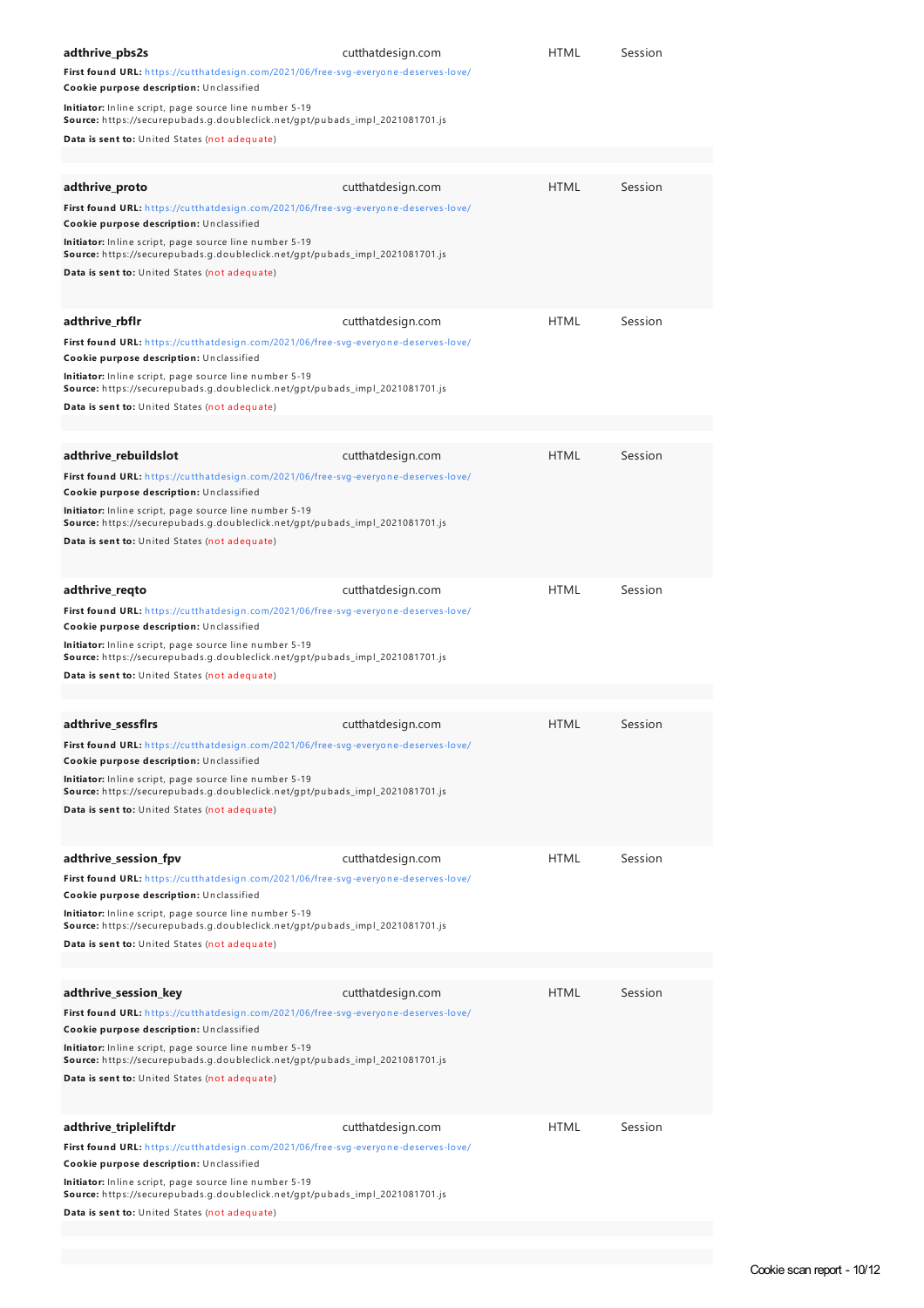| adthrive utm<br>First found URL: https://cutthatdesign.com/2021/06/free-svg-everyone-deserves-love/<br>Cookie purpose description: Unclassified<br>Initiator: Inline script, page source line number 5-19<br>Source: https://securepubads.g.doubleclick.net/gpt/pubads_impl_2021081701.js<br>Data is sent to: United States (not adequate)                                                                                                                                                                                                                                                                                                                                                                                                                                                                                                                                                                                                                                                                                                                                                                                                                                                                                                                                                                                                                                                                                                                                                                                                                                                                                                                                                                                                                                                                                                                                                                                                                                                                                                                                                                                                                                                                                                                                                                                                                                                                                                                                                                       | cutthatdesign.com | <b>HTML</b> | Session |  |
|------------------------------------------------------------------------------------------------------------------------------------------------------------------------------------------------------------------------------------------------------------------------------------------------------------------------------------------------------------------------------------------------------------------------------------------------------------------------------------------------------------------------------------------------------------------------------------------------------------------------------------------------------------------------------------------------------------------------------------------------------------------------------------------------------------------------------------------------------------------------------------------------------------------------------------------------------------------------------------------------------------------------------------------------------------------------------------------------------------------------------------------------------------------------------------------------------------------------------------------------------------------------------------------------------------------------------------------------------------------------------------------------------------------------------------------------------------------------------------------------------------------------------------------------------------------------------------------------------------------------------------------------------------------------------------------------------------------------------------------------------------------------------------------------------------------------------------------------------------------------------------------------------------------------------------------------------------------------------------------------------------------------------------------------------------------------------------------------------------------------------------------------------------------------------------------------------------------------------------------------------------------------------------------------------------------------------------------------------------------------------------------------------------------------------------------------------------------------------------------------------------------|-------------------|-------------|---------|--|
| adthrive_vadv<br>First found URL: https://cutthatdesign.com/2021/06/free-svg-everyone-deserves-love/<br>Cookie purpose description: Unclassified<br>Initiator: Inline script, page source line number 5-19<br>Source: https://securepubads.g.doubleclick.net/gpt/pubads_impl_2021081701.js<br>Data is sent to: United States (not adequate)                                                                                                                                                                                                                                                                                                                                                                                                                                                                                                                                                                                                                                                                                                                                                                                                                                                                                                                                                                                                                                                                                                                                                                                                                                                                                                                                                                                                                                                                                                                                                                                                                                                                                                                                                                                                                                                                                                                                                                                                                                                                                                                                                                      | cutthatdesign.com | <b>HTML</b> | Session |  |
|                                                                                                                                                                                                                                                                                                                                                                                                                                                                                                                                                                                                                                                                                                                                                                                                                                                                                                                                                                                                                                                                                                                                                                                                                                                                                                                                                                                                                                                                                                                                                                                                                                                                                                                                                                                                                                                                                                                                                                                                                                                                                                                                                                                                                                                                                                                                                                                                                                                                                                                  |                   |             |         |  |
| adthrive vast to<br>First found URL: https://cutthatdesign.com/2021/06/free-svg-everyone-deserves-love/<br>Cookie purpose description: Unclassified<br>Initiator: Inline script, page source line number 5-19<br>Source: https://securepubads.g.doubleclick.net/gpt/pubads_impl_2021081701.js<br>Data is sent to: United States (not adequate)                                                                                                                                                                                                                                                                                                                                                                                                                                                                                                                                                                                                                                                                                                                                                                                                                                                                                                                                                                                                                                                                                                                                                                                                                                                                                                                                                                                                                                                                                                                                                                                                                                                                                                                                                                                                                                                                                                                                                                                                                                                                                                                                                                   | cutthatdesign.com | <b>HTML</b> | Session |  |
| adthrive vbho<br>First found URL: https://cutthatdesign.com/2021/06/free-svg-everyone-deserves-love/<br>Cookie purpose description: Unclassified<br>Initiator: Inline script, page source line number 5-19<br>Source: https://securepubads.g.doubleclick.net/gpt/pubads_impl_2021081701.js<br>Data is sent to: United States (not adequate)                                                                                                                                                                                                                                                                                                                                                                                                                                                                                                                                                                                                                                                                                                                                                                                                                                                                                                                                                                                                                                                                                                                                                                                                                                                                                                                                                                                                                                                                                                                                                                                                                                                                                                                                                                                                                                                                                                                                                                                                                                                                                                                                                                      | cutthatdesign.com | <b>HTML</b> | Session |  |
|                                                                                                                                                                                                                                                                                                                                                                                                                                                                                                                                                                                                                                                                                                                                                                                                                                                                                                                                                                                                                                                                                                                                                                                                                                                                                                                                                                                                                                                                                                                                                                                                                                                                                                                                                                                                                                                                                                                                                                                                                                                                                                                                                                                                                                                                                                                                                                                                                                                                                                                  |                   |             |         |  |
| adthrive_vebho<br>First found URL: https://cutthatdesign.com/2021/06/free-svg-everyone-deserves-love/<br>Cookie purpose description: Unclassified<br>Initiator: Inline script, page source line number 5-19<br>Source: https://securepubads.g.doubleclick.net/gpt/pubads_impl_2021081701.js<br>Data is sent to: United States (not adequate)                                                                                                                                                                                                                                                                                                                                                                                                                                                                                                                                                                                                                                                                                                                                                                                                                                                                                                                                                                                                                                                                                                                                                                                                                                                                                                                                                                                                                                                                                                                                                                                                                                                                                                                                                                                                                                                                                                                                                                                                                                                                                                                                                                     | cutthatdesign.com | <b>HTML</b> | Session |  |
| <b>HTML</b><br>Session<br>adthrive_vpred<br>cutthatdesign.com<br>First found URL: https://cutthatdesign.com/<br><b>Cookie purpose description:</b> Unclassified<br><b>Initiator:</b> Script tag, page source line number 10<br>Source: https://securepubads.q.doubleclick.net/gpt/pubads_impl_2021081701.js<br>via https://logger.adthrive.com/error?siteId=607836b45b19ff729e93d024siteName=Cut%20That%20Designbucket=flex-04branch=d14a<br>2f9deployment=ad-956%3Apr1771%3Aflex-04%3Ad14a2f9%3Aexpmessage=VideoUtils%3A%3AgetPlacementElementpageurl=https%3A<br>%2F%2Fcutthatdesign.com%2Fbody=%5B%7B%22name%22%3A%22Error%22%2C%22message%22%3A%22PSNF%3A%20body.single%2<br>0does%20not%20exist%20on%20the%20page%22%2C%22stack%22%3A%22Error%3A%20PSNF%3A%20body.single%20does%20not%20<br>exist%20on%20the%20page%5Cn%20%20%20%20at%20Function.e.getPlacementElement%20(https%3A%2F%2Fads.adthrive.com%2Fbu<br>ilds%2Fcore%2Fd14a2f9%2Fjs%2Fadthrive.min.js%3Fthreshold%3D0%26deployment%3Dad-956%3Apr1771%3Aflex-04%3Ad14a2f9%3Ae<br>xp%26cb%3D1629477167958%3A17%3A298244)%5Cn%20%20%20%20at%20r._initializeAutoplayCollapsePlayer%20(https%3A%2F%2Fads<br>.adthrive.com%2Fbuilds%2Fcore%2Fd14a2f9%2Fjs%2Fadthrive.min.js%3Fthreshold%3D0%26deployment%3Dad-956%3Apr1771%3Aflex-<br>04%3Ad14a2f9%3Aexp%26cb%3D1629477167958%3A17%3A353877)%5Cn%20%20%20%20at%20r._initializePlayers%20(https%3A%2F%2F<br>ads.adthrive.com%2Fbuilds%2Fcore%2Fd14a2f9%2Fjs%2Fadthrive.min.js%3Fthreshold%3D0%26deployment%3Dad-956%3Apr1771%3Af<br>lex-04%3Ad14a2f9%3Aexp%26cb%3D1629477167958%3A17%3A349095)%5Cn%20%20%20%20at%20r.init%20(https%3A%2F%2Fads.adthr<br>ive.com%2Fbuilds%2Fcore%2Fd14a2f9%2Fjs%2Fadthrive.min.js%3Fthreshold%3D0%26deployment%3Dad-956%3Apr1771%3Aflex-04%3<br>Ad14a2f9%3Aexp%26cb%3D1629477167958%3A17%3A348722)%5Cn%20%20%20%20at%20r.init%20(https%3A%2F%2Fads.adthrive.com<br>%2Fbuilds%2Fcore%2Fd14a2f9%2Fjs%2Fadthrive.min.js%3Fthreshold%3D0%26deployment%3Dad-956%3Apr1771%3Aflex-04%3Ad14a2f<br>9%3Aexp%26cb%3D1629477167958%3A17%3A76236)%5Cn%20%20%20%20at%20i.init%20(https%3A%2F%2Fads.adthrive.com%2Fbuilds<br>%2Fcore%2Fd14a2f9%2Fjs%2Fadthrive.min.js%3Fthreshold%3D0%26deployment%3Dad-956%3Apr1771%3Aflex-04%3Ad14a2f9%3Aexp<br>%26cb%3D1629477167958%3A17%3A368589)%5Cn%20%20%20%20at%20i.init%20(https%3A%2F%2Fads.adthrive.com%2Fbuilds%2Fcore<br>%2Fd14a2f9%2Fjs%2Fadthrive.min.js%3Fthreshold%3D0%26deployment%3Da<br>Data is sent to: United States (not adequate) |                   |             |         |  |
| fbssls                                                                                                                                                                                                                                                                                                                                                                                                                                                                                                                                                                                                                                                                                                                                                                                                                                                                                                                                                                                                                                                                                                                                                                                                                                                                                                                                                                                                                                                                                                                                                                                                                                                                                                                                                                                                                                                                                                                                                                                                                                                                                                                                                                                                                                                                                                                                                                                                                                                                                                           | cutthatdesign.com | <b>HTML</b> | Session |  |
| First found URL: https://cutthatdesign.com/2021/06/free-svg-everyone-deserves-love/<br>Cookie purpose description: Unclassified<br>Initiator: Script tag, page source line number 630<br>Source: https://connect.facebook.net/en_US/all.js?hash=2a0674280d162da2afb42f8125d5fd4b<br>via https://cutthatdesign.com/wp-content/cache/autoptimize/js/autoptimize_5dd11573132d4013c0e9e6127c0e01c5.js<br>Data is sent to: United States (not adequate)                                                                                                                                                                                                                                                                                                                                                                                                                                                                                                                                                                                                                                                                                                                                                                                                                                                                                                                                                                                                                                                                                                                                                                                                                                                                                                                                                                                                                                                                                                                                                                                                                                                                                                                                                                                                                                                                                                                                                                                                                                                               |                   |             |         |  |
| gdpr-auditId                                                                                                                                                                                                                                                                                                                                                                                                                                                                                                                                                                                                                                                                                                                                                                                                                                                                                                                                                                                                                                                                                                                                                                                                                                                                                                                                                                                                                                                                                                                                                                                                                                                                                                                                                                                                                                                                                                                                                                                                                                                                                                                                                                                                                                                                                                                                                                                                                                                                                                     | cutthatdesign.com | <b>HTTP</b> | 1 year  |  |

**First found URL:** h ttps://cu tth atdesign [.com/2021/06/free-svg-everyon](https://cutthatdesign.com/2021/06/free-svg-everyone-deserves-love/) e-deserves-love/ **Cookie purpose description:** Un classified